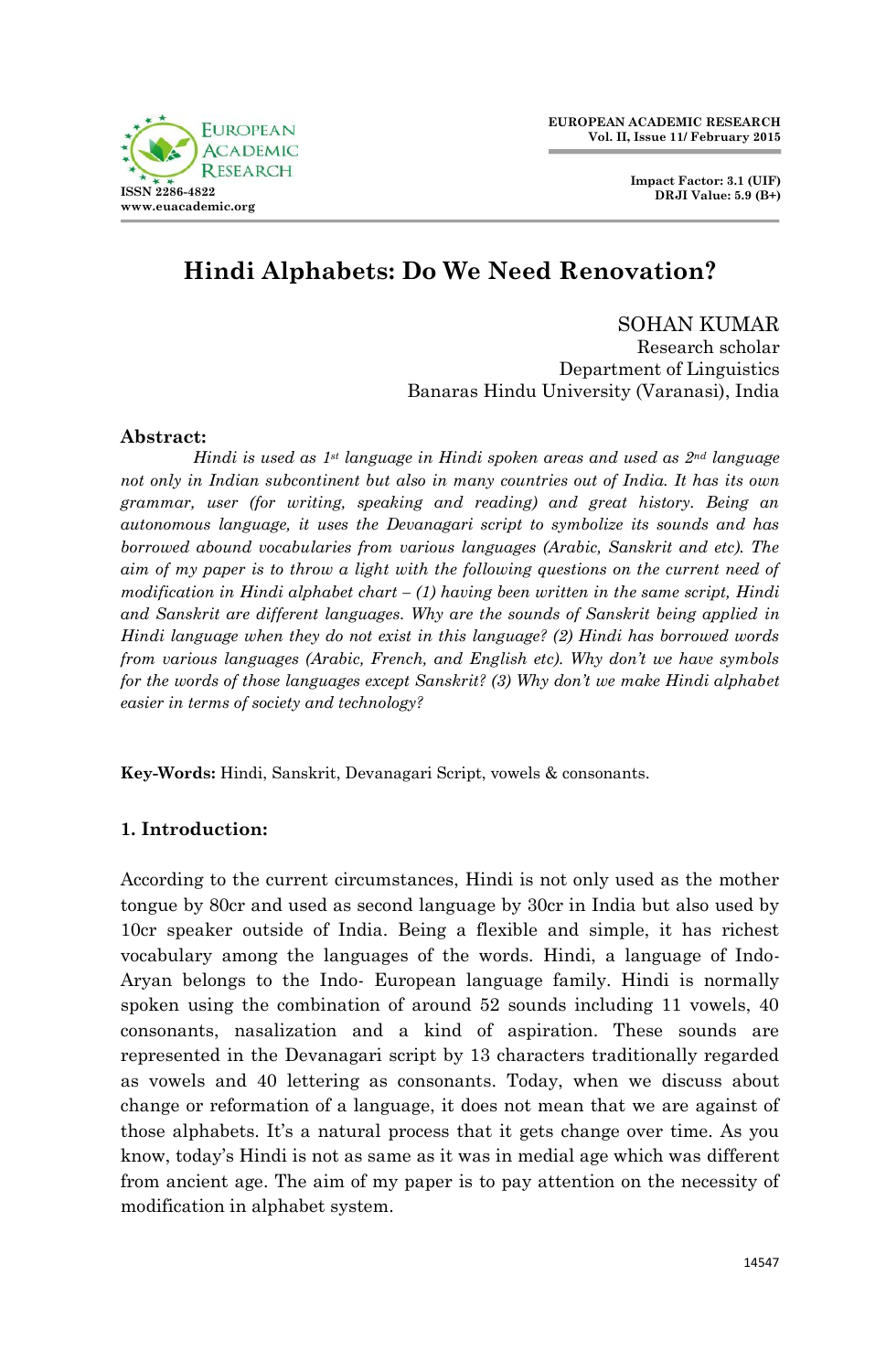#### **2. Devanagari script:**

Devanagari is part of the Brahmik script family of India, Nepal, Tibet, and South-East Asia.This script is superior to other existing scripts because each Devanagari character represents either combination of a consonant and a vowel or a vowel and consonant itself. Its consonants are normally considered to have a basic form which consists of a consonant pronounced with an inherent 'a' sound similar to the vowel sound in the English words. In other words each its character normally represents a complete syllable.

Devanagari is relatively easy to learn because it is largely phonetic, that is to say that mostly the script is a representation of the actual sounds. The sounds of spoken Hindi are generally written in Devanagari script, which is also used to write Sanskrit, Nepali, and Marathi. The precise number of its characters is not easy to work out. Sometimes people say there were in Sanskrit 52 characters. In Hindi people often say there are 13 vowel and 33 consonant symbols. However, it all depends what you define as a character. In practice, there are 13 vowels, 33 consonants, four common conjuncts and seven characters with dots under them that represent sounds not found in Sanskrit.



**Table-1 Hindi Varnamala (scanned copy of book taught in U.P. schools)**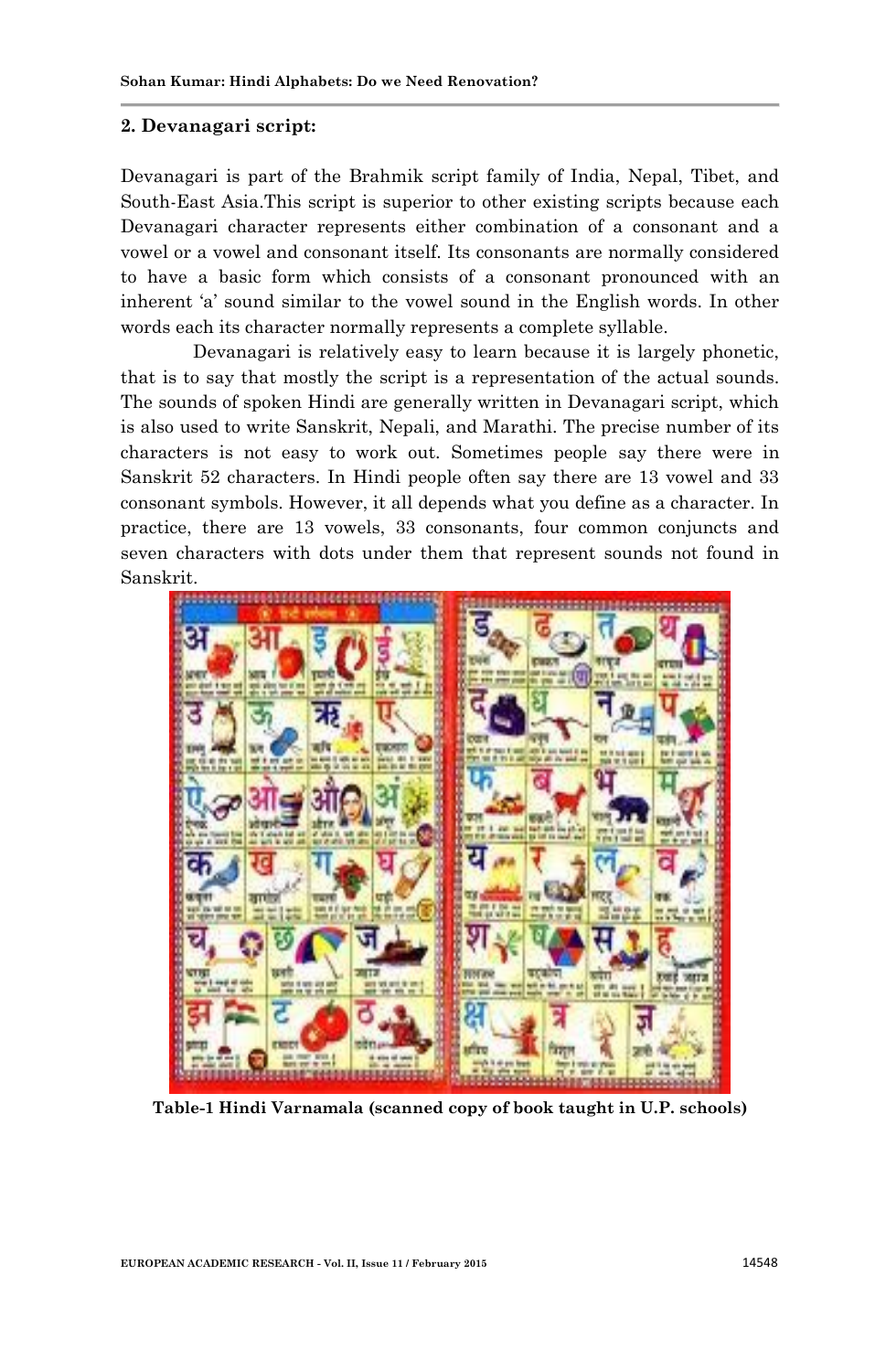

**Table-2 for Hindi Alphabet (scanned copy of book taught in Indian schools)**

# **3. Requirement of renovation:-**

Emergence, development, change and death of a language depend on the society. Changing in a language is natural process which lakes place from person to person, place to place and time to time which can be seen at sound, word, meaning, and grammatical level. Sound change includes processes of change in a language that effect pronunciation or sound system structure. It can be consist of the replacement of one speech sound by another, the complete loss of the affected sound, or even the introduction of a new sound in a place where there previously was none. When we come across Hindi in terms of sound change, we get number of changes taken place at several times. Sound of current Hindi is not as same as it was in medial age (Pali, Prakrita and Apabhransa) which was dissimilar from ancient age (Vadic and Classical Sanskrit).

Changes in Hindi alphabet are necessary because of following reasons:- 1. it's a trend in language, when a sound is not used for a long lime by its speakers, results either it dies or merges into another sound. For example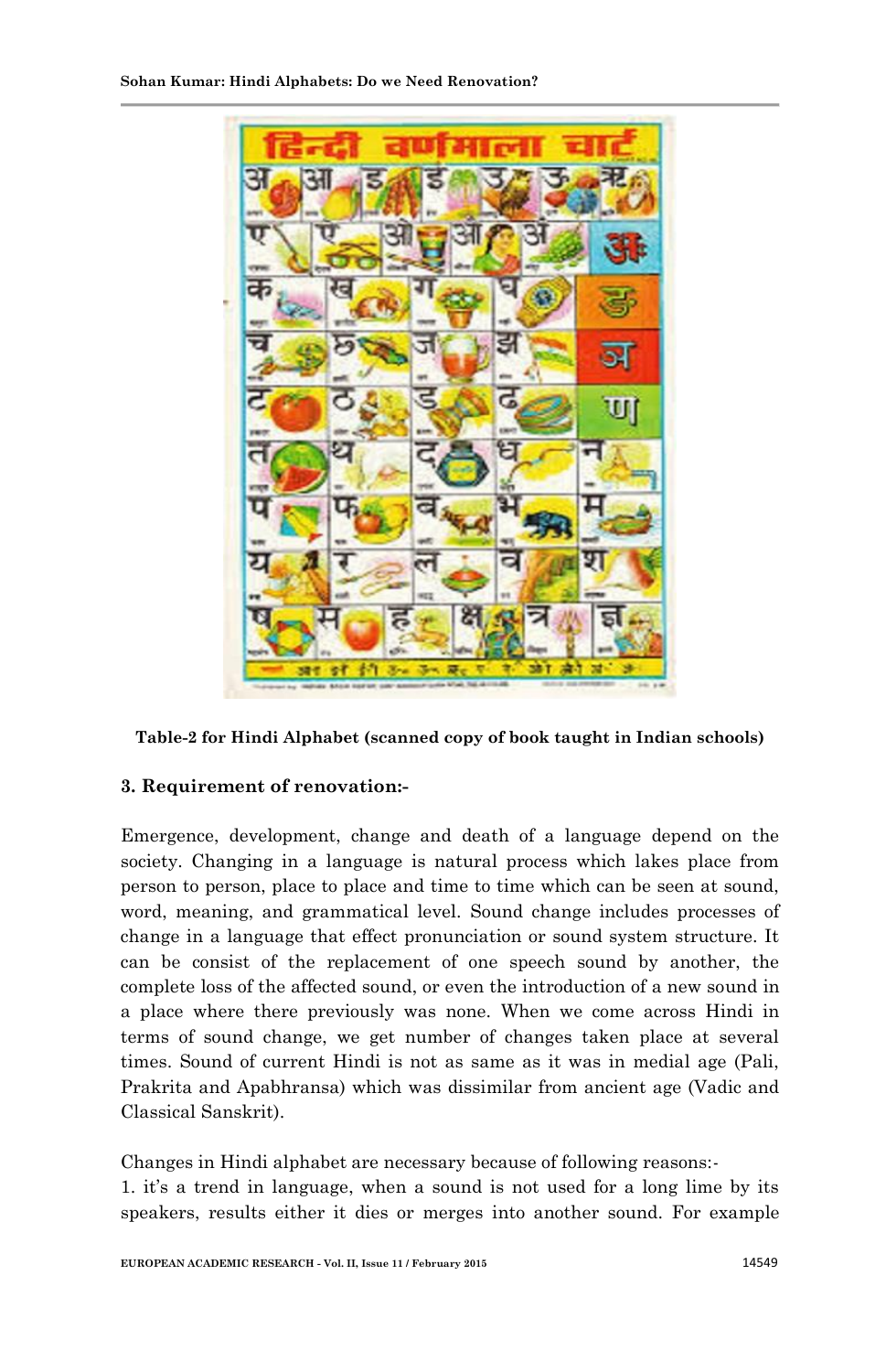sound of current Hindi is different from old Hindi. So in terms of existing Hindi Alphabet such changes are needed.

2. Many sounds or letters are either out of writing or too taught to write, so they need reformation for being written, see following Hindi sound as example-



 **Table-3 New form old form (Google online)** 

There are many letters which need proper correction.

3. Borrowed sounds which are being used in Hindi for long time also need proper place in concern script.

# **4. Method & Data analysis:**

**EUROPEAN ACADEMIC RESEARCH - Vol. II, Issue 11 / February 2015** 14550 In order to do the analysis the alphabet renovation of Hindi, data of 500 words was collected. For this method first the words were not consulted from the dictionary instead speakers of Hindi language were employed and asked to pronounce the words in order to check the correctness of sound or letter of these words. All data were collected form UP, from Hindi speaker, form Hindi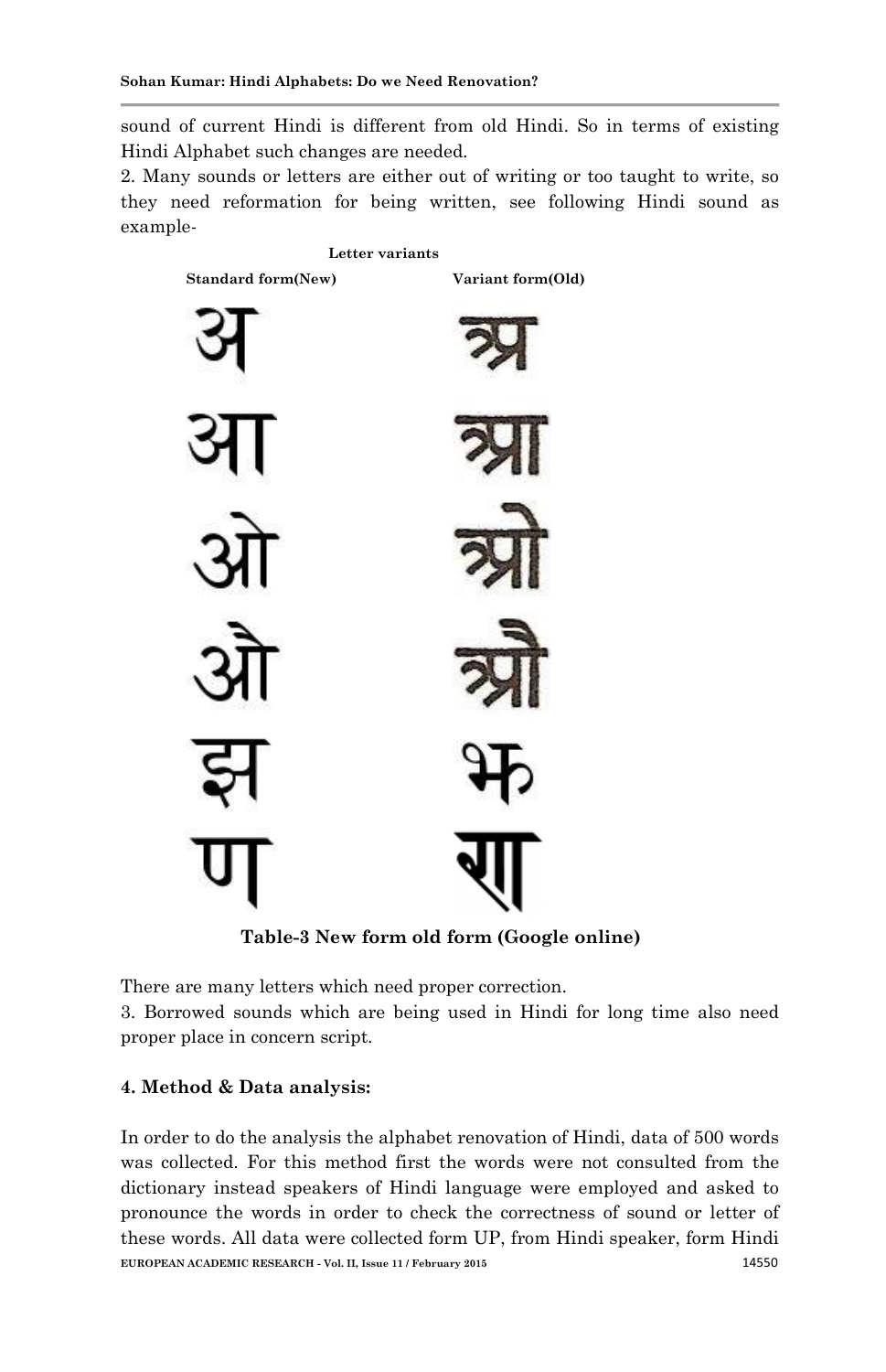movies and songs. All the speakers were given a list of Hindi words and asked to pronounce naturally and correct sounds were encrusted.

# **5. Result:**

**1.** /**ऋ**/ has its origin from Vedic Sanskrit where it was pronounced correctly. But now, it is articulated correctly neither by Sanskrit speaker nor by Hindi speakers. In Hindi, /**ऋ** / found in only loan words, which has been merged into

/**रय**/ (RI).It had been placed as vowel but now used as combination of consonant and vowel.

#### **Example:-**

| Correct word | using word |
|--------------|------------|
| ॠषि          | रिषि       |
| ऋतु          | रितु       |
| ऋतुराज       | रितुराज    |
| ऋण           | रिण        |
| ऋग्वेद       | रिग्वेद    |

**2.** Visarga /**अः**/ is a sound like /h/ which appears at the end or middle of a word or syllable. In Hindi Varnamala, it has been included in vowel but neither matches with vowel nor with consonant. Hindi does not have /**अः/** yet it is being used for most Sanskrit loan words.

#### **Example:-**

| Correct word | using word |
|--------------|------------|
| छः           | छ          |
| दुःख         | दुख        |
| निःस्वार्थ   | निस्वार्थ  |
| निःशुल्क     | निशुल्क    |

#### **3. Nasal sound**

There are five nasal sounds in Hindi language like- /**ङ**/ /**ञ**/ /**ण**/ /**न**/ /**भ**/. Phonological rule of Hindi says that last 5<sup>th</sup> word of each group of plosive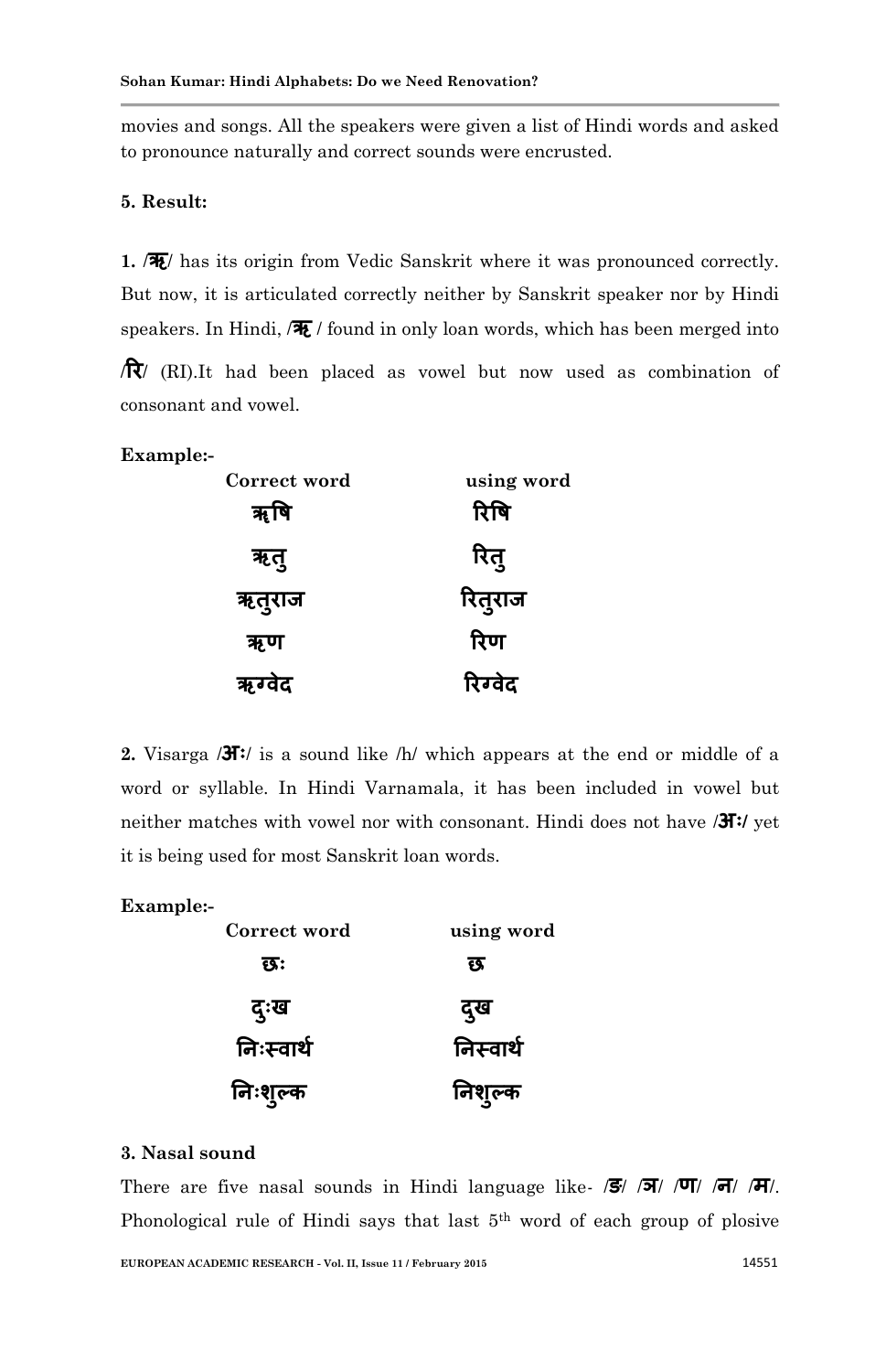(spars) consonant gets nasalization which is used with the consonant of the same group. But now an Anuswaar /**अं**/ is being used in stead of these (**ङ ञ ण न भ**) nasal sounds. In current Hindi scenario /**ङ**/ and /**ञ**/are out of use and has been merged with /**अं**/vowel. So /**ङ**/ and /**ञ**/ should be replaced.

| क ख ग घ ङ  |
|------------|
| च छ ज झ ञ  |
| ट ठ ड ढ ण  |
| तथदधन      |
| फब भम<br>प |

**Example:-**

|        | Correct word | using word |
|--------|--------------|------------|
| कवर्ग- | उमङ्ग        | उमंग       |
|        | गङ्गा        | गंगा       |
|        | पङ्कज        | पंकज       |
| चवर्ग- | पञ्चम        | पंचम       |
|        | पूर्वाञ्चल   | पूर्वांचल  |
|        | चञ्चल        | चंचल       |
| टवर्ग- | खण्ड         | खंड        |
|        | पण्डित       | पंडित      |
|        | फण्ड         | फंड        |
|        | तवर्ग- हिन्द | हिंदू      |
|        | जिन्दगी      | जिंदगी     |
|        | शान्ति       | शांति      |
| पवर्ग- | परम्परा      | परंपरा     |
|        | नवम्बर       | नवंबर      |
|        | सम्भव        | संभव       |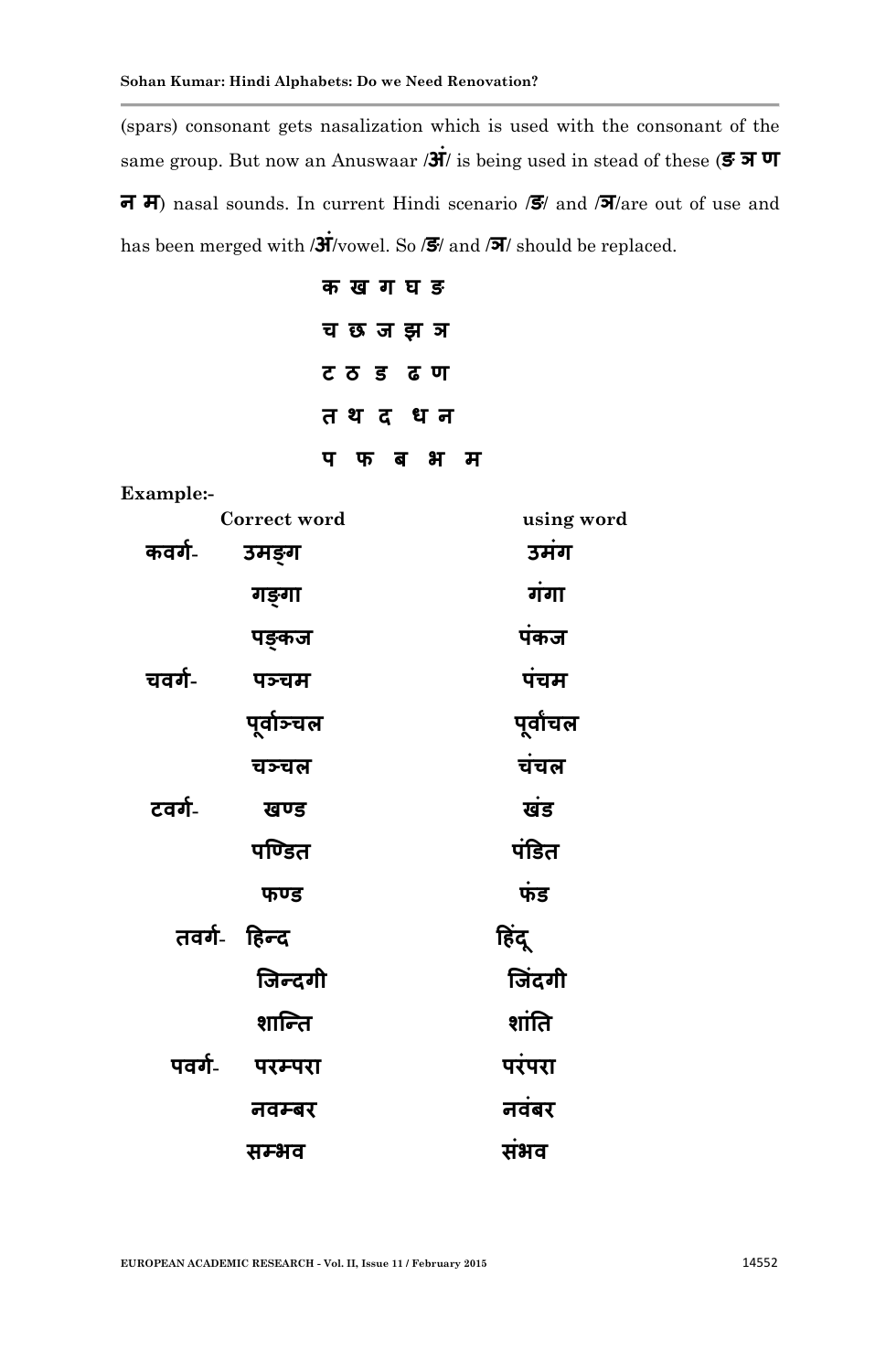#### **4. Sibilant sound**

Hindi has three sibilant consonants /**श**/, /**ष**/, /**स**/. /**स**/ sound is used more in comparison to both other sounds. In Sanskrit, the pronunciations of these are separate for each other but condition is not same in Hindi. In Hindi, /**ष**/ sound is used as same as /**श**/ when both sounds have different place of articulation. /**श**/ sound is post-alveolar when /**ष**/ is retroflex.

| Example- |              |            |
|----------|--------------|------------|
|          | Correct word | using word |
|          | विषय         | विशय       |
|          | शेष          | शेश        |
|          | षड्यत्र      | शड्यंत्र   |
|          | कृषि         | कृशि       |
|          |              | रिशी       |

#### **5. Conjunct consonants:-**

In Hindi language, 3 conjunct consonants (**क्ष त्र ज**) are considered, but when we go in detail we find, all are combination of a consonant without vowel + consonant with vowel like **ऺ**- **क्छ**

# **त्र**- **त्र ्**

#### **ऻ**- **ज्म**

In current scenario separate consonant for these consonants are not needed because Conjunct consonants can be constructed with help of consonants. To see the alphabet charts of English, Chinese and etc

#### **6. Conclusion:**

1. There are many alphabets which are used only for loan words although, they either don't have their use or has been replaced by another sound. Like- /**ऋ**/ and /**अ:**/ are not used in Hindi. Nasal sounds /**ङ**/ and /**ञ**/ has been replaced into Anuswar (**अं**) and Sibilant /**ष**/, into /**श**/. Conjunct consonant are useless except Sanskrit loan words. So renovation is needed in them. 2**.** Many letters has their existence in Hindi but not being used in Hindi Alphabet example- **कड़क**, **सड़क**, **गढ़**, **गढ़ना चााँद**. So exist sound should be placed in Hindi Alphabet chart.

**EUROPEAN ACADEMIC RESEARCH - Vol. II, Issue 11 / February 2015** 14553